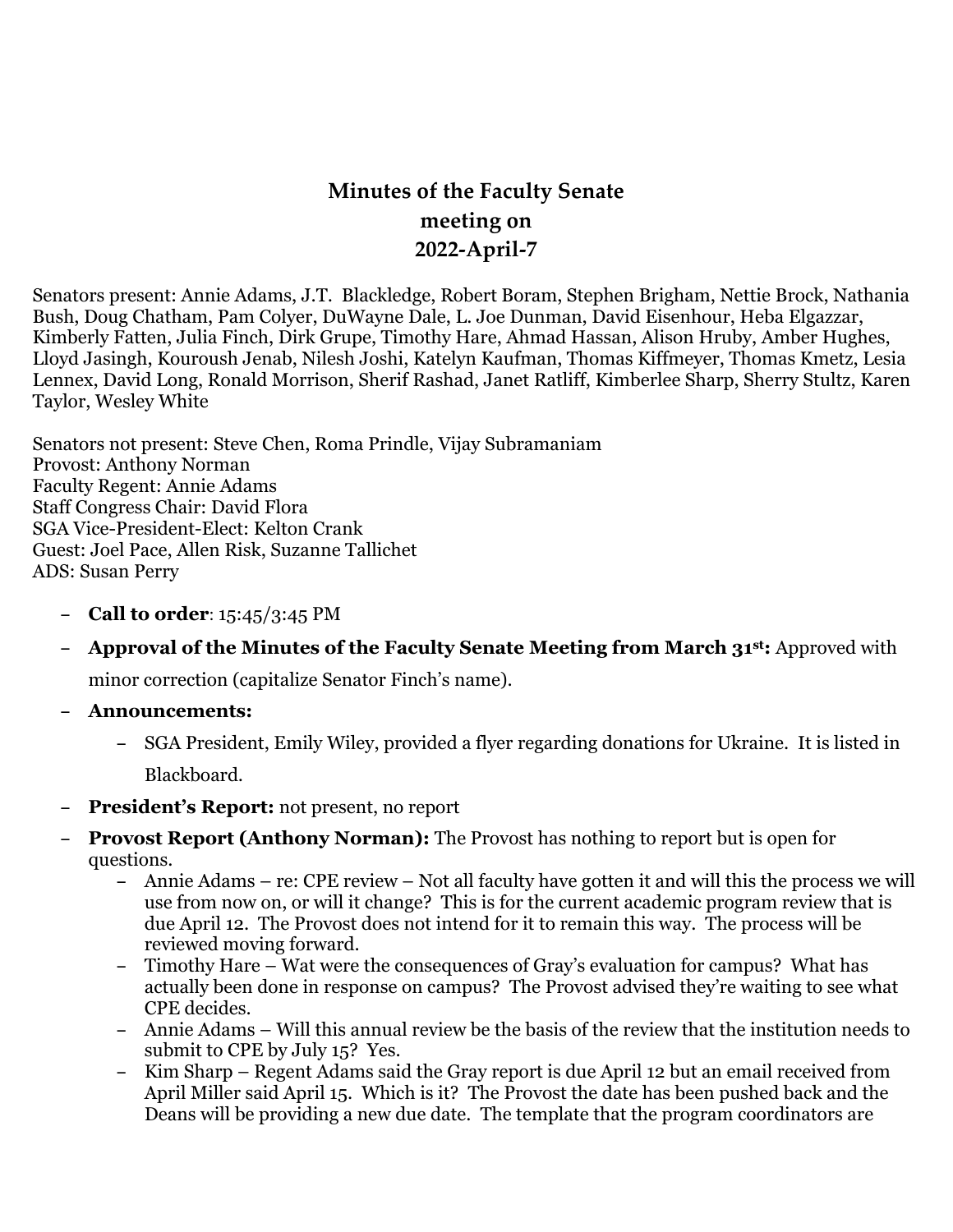completing is supposed to be pretty generic. However, Senator Sharp finds it tedious and several of the categories are almost out of her purview. They would be more appropriately answered by someone else. The Provost has received similar feedback from others. Guidance and support are forthcoming. The question regarding the retention of freshman really doesn't apply to Kim Sharp's program. The Provost advised there is no right or wrong answer; just put that in the explanation.

- **–** Julia Finch With regards to the grow, sustain, fix, and sunset categories, are fix or grow seen as negative? The Provost advised to tell where you think we are and give your reasons and what it might look like in the future. Show your evidence/data. It is a conversation Starter. The second question is about the graduate profile. Will we be able to make curriculum changes in the future in order to fit with the profile? The Provost said CPE is asking us to say, based on what you learn about needs assessment, what are the first steps to move the program in a particular direction. Over time we will be more systematic getting there. Right now, just tell us where you are so we can get CPE support moving forward.
- **–** Dirk Grupe In the last couple of meetings we have had discussions regarding issues faculty lines. Joe Dunman's line in legal studies will be empty soon but no attempt has been made to search for a replacement. Is there any update on that? Other departments are also scrambling because they do not have enough people and are not getting people replaced. The Provost is working with the Deans on replacements and it has been a challenge. He has discussed the legal studies opening with Scott and are getting there.

## **– Regent Report (Annie Adams):**

- **–** The BOR met last Thursday. The report has been uploaded to Blackboard.
	- **–** BOR approved the 3% base pay raise
	- **–** President announced three new tenured faculty.
	- **–** There are plans to restructure debt.
	- **–** A new website will be launched.
	- **–** The legislature has been giving money to higher education and MSU is included.
	- **–** The President announced equilibrium has been achieved in terms of the performance funding models. He believes we will be able to start competing within that model.
	- **–** Institutions are probably going to have another year's reprieve of an increase in costs KERS costs.
	- **–** Institutions are receiving funding for asset preservation. MSU will have to put up \$6 million to gain access to \$35 million from state funds.
		- **–** Thomas Kmetz Are there any strings attached or if it must be spent in a certain way? It is for asset for preservation, in other words, it is for building maintenance.
	- **–** MSU is positioned to receive \$250 K for the Space Science Center for infrastructure.
	- **–** MSI will receive \$1.5 million for the Craft Academy.
	- **–** The President believes we will also receive funding for a new Science Center.
	- **–** People wanted to know why we changed to Barnes and Noble mid-semester. The President said that he and Ms. Fister-Tucker decided it was good time to make that change.
	- **–** There were two board actions that Regent Adams voted against. Regent Adams voted against a tuition increase. She also voted against the recommendation to delegate the authority of the board for the selection of an optional retirement plan to the President choose retirement plan (KERS Statute 161.567). Delegation still occurred.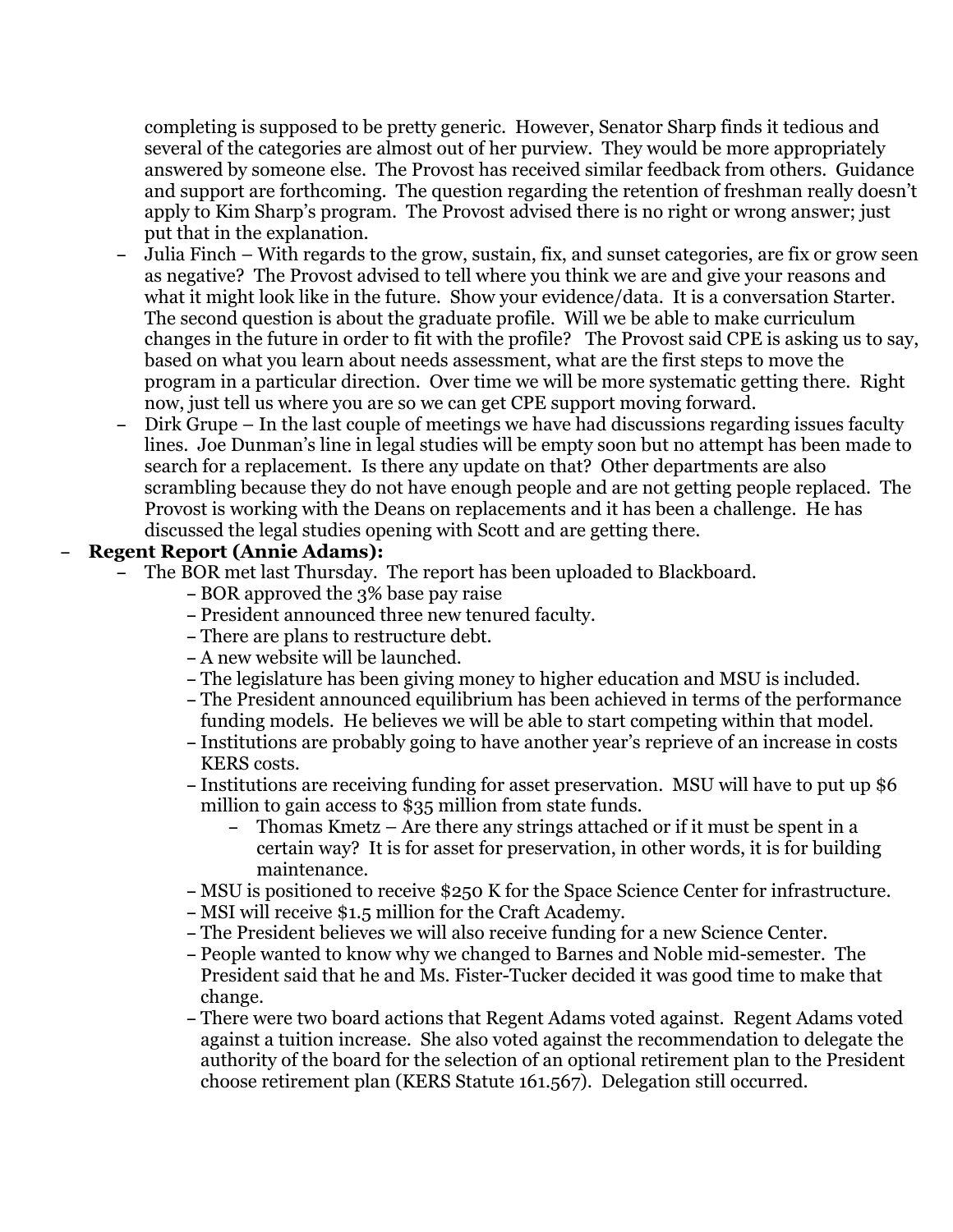- **–** The Kentucky State Retirement System is not an option. This is a decision about optional retirement programs.
- **–** Ronald Morrison Why was the Employee Benefit Committee cut out of this decision? Regent Adams doesn't know. Senator Morrison asked how many faculty members opted for this plan. Regent Adams did not know. She noted that newer faculty do opt into the optional retirement plan. However, did not know how many newer faculty we actually have. This of information was not shared at the board meeting.
- **–** Ahmad Hassan He is chair of Benefits Committee and has never been informed of any of this discussion or change. Senator Adams felt it belonged with this committee as well, but does not know why the committee was not involved.
- **–** Lesia Lennex Advised that the last time she checked, MSU has the highest percentage of employees in KTRS in the state, next to Kentucky state. We may be the highest at this point.
- **– Staff Congress Report (David Flora):** They met Tuesday, April 5th.
	- **–** Entering nominations and elections portions of cycle for membership followed by officer elections in June.
	- **–** Passed the first reading of the motion to change the terms chair and vice chair in the constitution by-laws to president and vice president. If this motion passes next month the terms will be made official.
	- **–** Passed resolution condemning violence inflicted upon Ukraine by the Russian Government. It will be posted on their webpage and distributed in our Staff Congress Newsletter along with ways to donate to the Ukrainian refugees.
- **– SGA Report (Kelton Crank):** Kelton Crank the vice president elect. He will be sworn in on April 20th at the Student Choice Awards.
	- **–** Working on Reading Day proposal. It will be presented to Academic Issues for feedback next.
	- **–** Animal Bones Bill The bill passed last night. They will allocate up to \$1,900 for charts and models for Vet Tech and Vet Science to be placed in the library.
	- **–** Their website resource update was sent to Drs. Norman and Couch. SGA is requesting this link be listed going forward.

## **– Executive Council Report:**

- **–** First Reading of the Resolution on the search committee confidentiality agreements (Lesia Lennex) – We're asking for the agreements already signed to be rescinded. We already have a PG that covers this. This should be taken back to your constituents. Senator Lennex will answer any questions.
	- **–** Dirk Grupe asked how soon this can be moved into second reading. Doug Chatham advised he could move to suspend the rules and go to a second reading now. Senator Lennex doesn't want to do that. She'd like to give everyone time to read over and discuss it.
	- **–** The vote will be in two weeks at the next meeting. The document is on Blackboard and was also shared.
	- **–** Timothy Hare clarified that the resolution is only asking that the signed agreements be rescinded. He asked why it doesn't include a re-statement of why we're against having them at all. Senator Lennex wanted to give a chance for people to see the issue and say they want that part included. Senator Hare asked that it include a statement to stop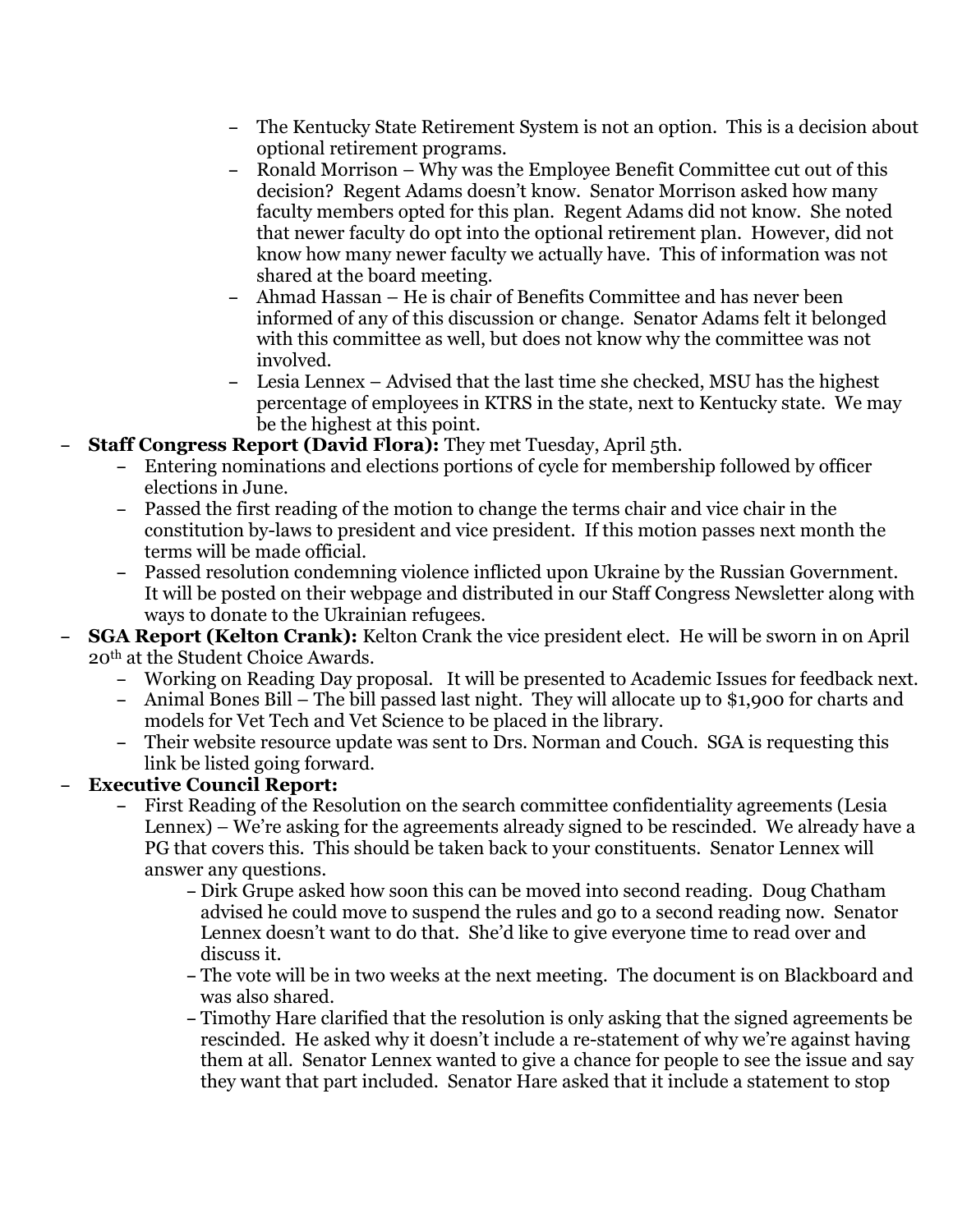asking people sign these confidentiality agreements and another stating that all signed agreements be rescinded.

- **–** Joe Dunman On line 4 it says this agreement imposes a prior constraint. If our reference here is to some kind of free speech aspect of our rights, the common used word is restraint rather than constraint and should be changed.
- **–** Doug Chatham The resolve clause limits itself to agreements signed this year. There were agreements signed last year and this doesn't include them. Can it be extended backward? Senator Lennex said yes. This friendly amendment will be sent by Doug Chatham.
- **–** Janet Ratliff How long has this new one been in effect? Senator Lennex didn't realize people were being asked to sign it last year. The agreements she signed last year were not the same as this one. Annie Adams asked if Provost Norman could explain it. The Provost said the original document was around since at least 2019. In HR training you get directed to sign the form. But it wasn't getting signed consistently. It's been a requirement but not consistently enforced. Senator Lennex advised it is not about liking or disliking. There are multiple versions out there and they are inconsistent. The original version adhered to PG 61 and adhered to all of the principals that we know in higher ed to be true. It gave us the ability to discuss things with the chair of the committee should we need to. The current agreement is vastly different from the agreement the Provost is referring to as the original agreement. It is very restrictive. The Provost said he will go over everything and make sure he is better informed and will go from there.
- **–** Annie Adams She thanked the Provost for addressing this issue. She advised HR has had issues. Regardless if there was or was not a document in place in 2019, it was not consistently applied, and if there was a policy, there were no official requirements. So, we cannot refer back to historical truth if it does not exist. Senator Adams provided the history of the confidentiality agreement issues.
- **–** Please share with your constituents. Make sure to ask for feedback or clarification. Feedback and friendly amendments are due by close of business April 15th.
- **–** Masking Requirements (David Long) There were about 40 faculty across the university asked for their input regarding masking requirements. There was a suggestion on the Executive Committee, for efficiency and transparency, that we ask the President to put out a quick survey for faculty input.
- **–** April 12 David Long is meeting with Interim CIO Rick Phillips. Send him your IT concerns. Specifically, what is the problem and where?
- **–** Stephen Brigham When all the high school students were here with FBLA, the wi-fi in ADUC was poor. It is embarrassing that it doesn't function properly. The kids had to rig something up with their cell phones to have access.
- **–** Kouroush Jenab Has talked with the Provost about this issue. He collected technology issues from EC and Academic Issues and sent them to the Provost yesterday.
- **–** Annie Adams It would be helpful if we had clarification on who to go to for each different kind of technical issue (wi-fi, computer screen, printer error, etc.).

## **– Executive Council Committee Reports:**

- **–** Academic Issues (Kouroush Jenab)
	- **–** They met with Laurie Couch and discussed the 50% rule. She will be discussing with Provost. They will discuss it with her again in two weeks.
	- **–** Reading Days They will meet with SGA at the next meeting to discuss other options.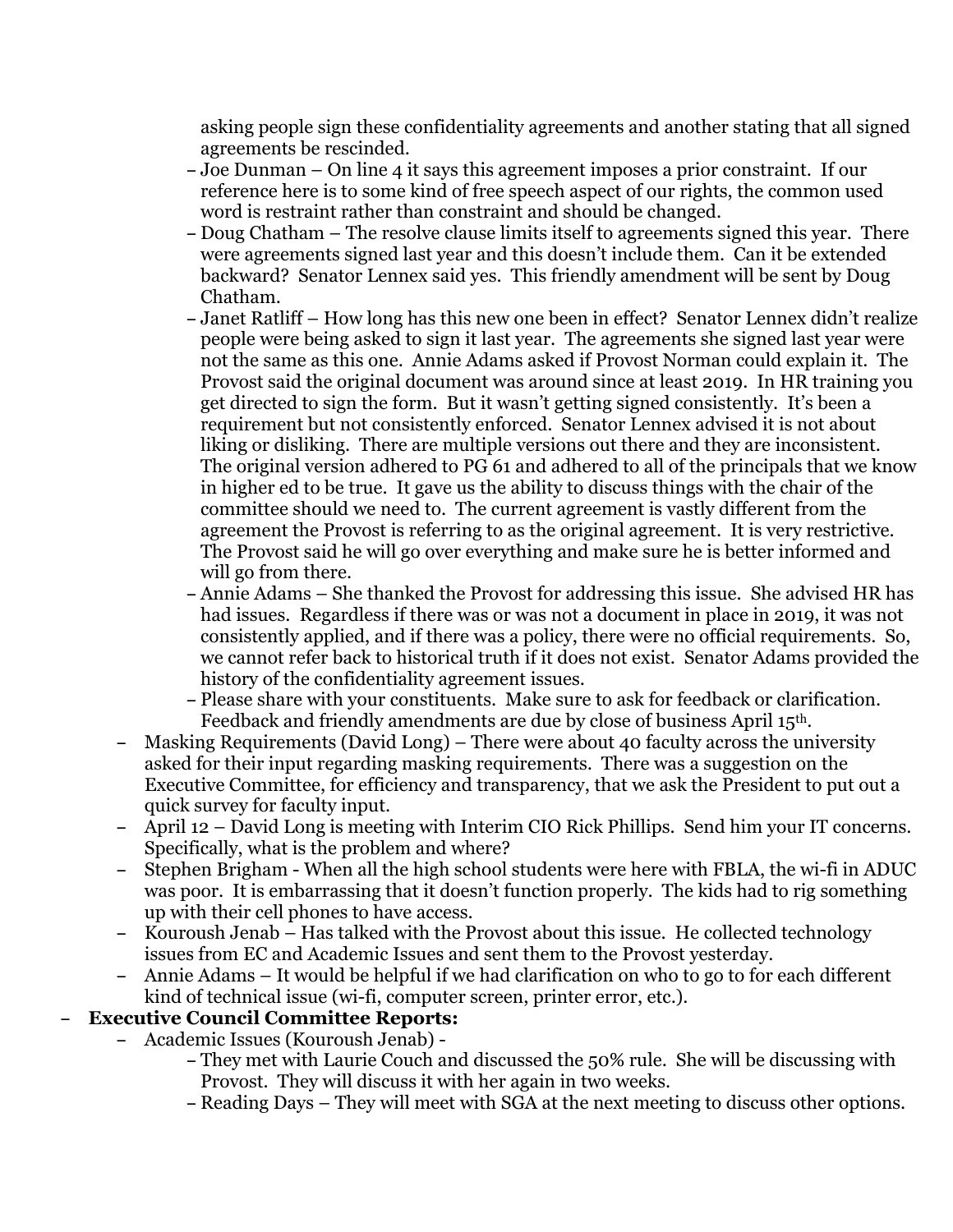**–** Campus Technology Issues – Information has been collected and passed to the Provost.

- **–** Evaluations (Lesia Lennex):
	- **–** There is no report because they are still in process.
	- **–** They will be emailing the Provost with some analysis they have regarding the alignment of the annual evaluation and the tenure track evaluation.
- **–** Faculty Welfare & Concerns (Katelyn Kaufman):
	- **–** PAc 27 first reading The document was sent out and is on Blackboard for review. It has been based off of the University of Kentucky's policies for early tenure and promotion. Tenure track faculty with approval of the department tenure committee as well as the chair or associate dean, could be eligible to be tenured prior to their sixth year. Please provide any suggestions or friendly amendments.
		- **–** Ronald Morrison He does not see a reason to do this here at MSU. He had several questions on how this is supposed to work. Senator Kaufman explained the department tenure committee or chair do not notify the candidate that they have the appropriate experience. Instead, the candidate would approach the tenure committee and chair with a request to try and go early. Senator Morrison suggested the statement say when they could do this since tenure portfolios are due at different times.
		- **–** Janet Ratliff How quickly can they do this? Can they do it in their first year? Senator Kaufman advised that you would really need to be certain that you were prepared for approval. If you are denied, it would be no different than going up for your normal 6th year review. We may need to add clarification of this. Timothy Hare has similar concerns. He noted that it is important to remember that the very first stem is that the faculty member request this would have to go directly to the tenure committee of that department and they are the ones responsible for protecting the quality and rigor of their department. Senator Hare further explained reasoning for his support.
		- **–** David Long He has had an experience with requesting early tenure and is in support of this as well.
		- **–** Joe Dunman Agrees with Senator Hare, but for him, getting tenure a year earlier would not have made a difference. It comes down to money and finances.
		- **–** Ronald Morrison He thinks Senator Hare has made some persuasive comments and he is more willing to entertain the idea. He feels the policy is still not clear or specific enough with regards to dates and details on how it works.
- **–** Governance (Julia Finch):
	- **–** The Faculty Interest Survey has been extended through Friday. Remind your constituents to respond.
	- **–** Stephan Brigham He found out that he was on a standing committee that he never knew about. The website with the committee lists was not clear with who was in charge of the committees, which made it difficult to know who to contact. He asked that the website be updated. He would also like to be informed of changes in standing committees. Senator Finch advised that she will send a letter that lists current appointments and will work with Dirk Grupe to get the website updated.
- **– New Business:**